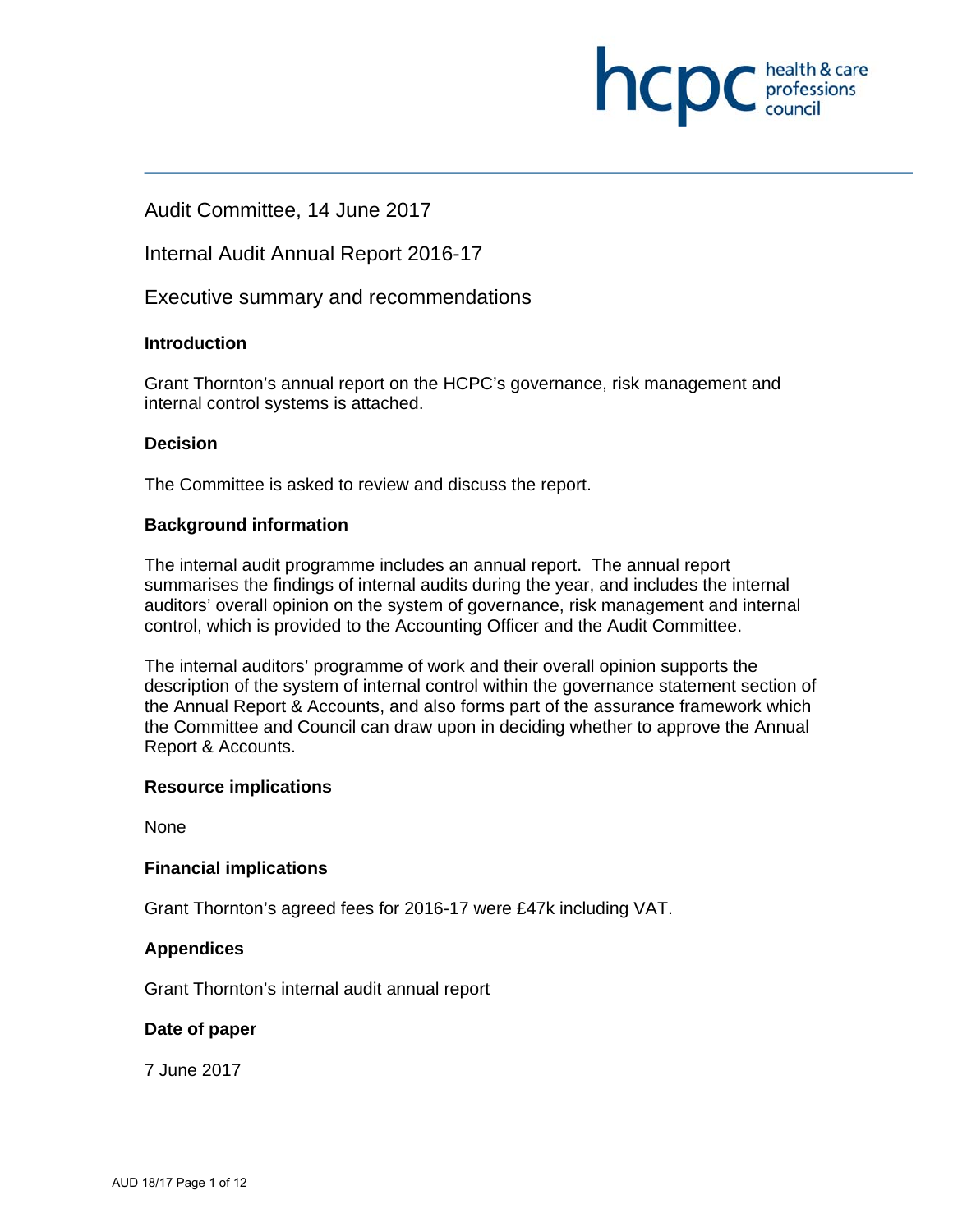

# **The Health and Care Professions Council**

Annual Internal Audit Report 2016-17

05 June 2017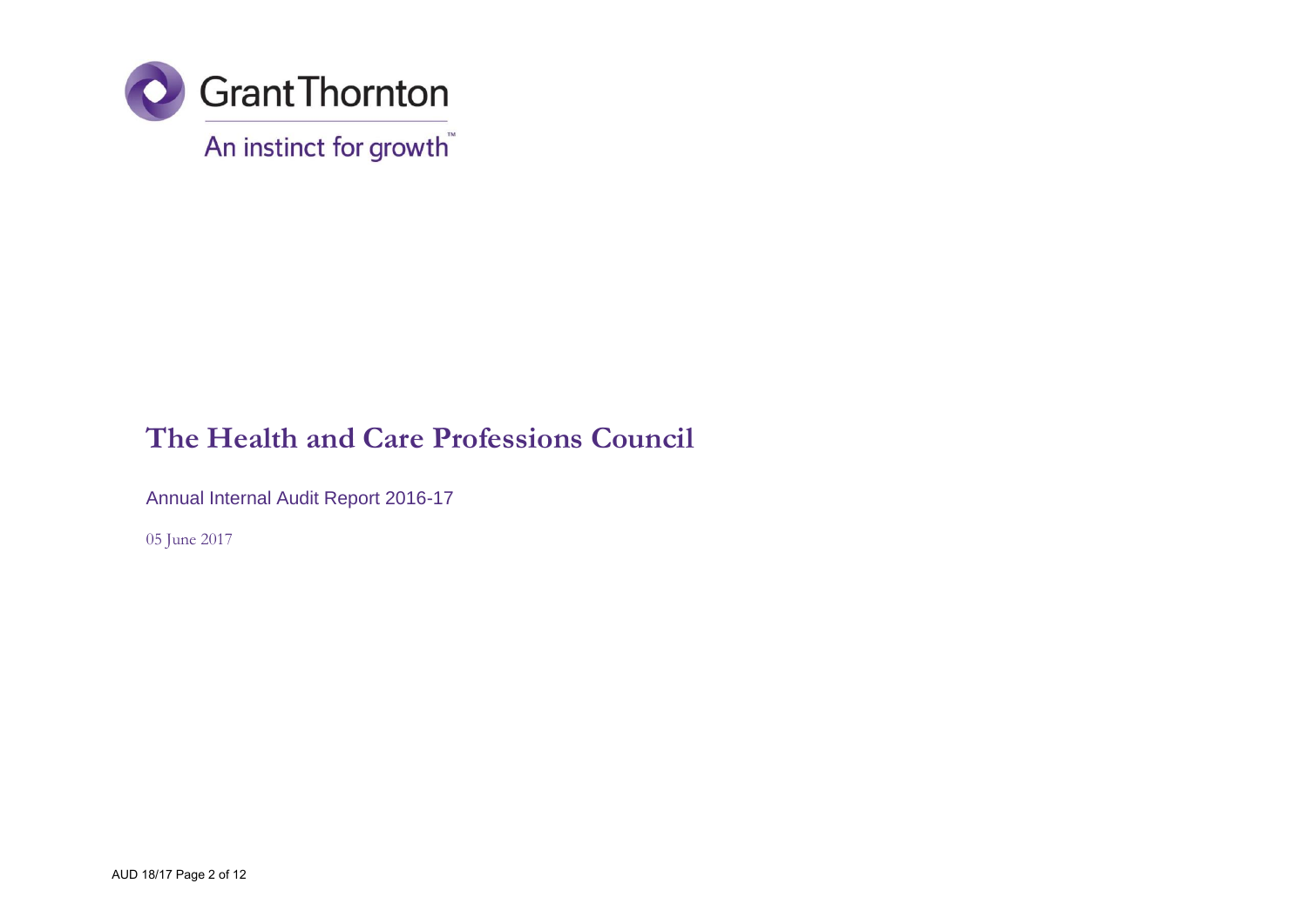## **Contents**

## **Sections**

|            | Introduction          | 3 |
|------------|-----------------------|---|
| 2          | <b>Annual Opinion</b> | 5 |
| 3          | Summary of findings   | 6 |
| Appendices |                       |   |

**A Definitions 10**

This report is confidential and is intended for use by the management and Council members of the Health and Care Professions Council only. It forms part of our continuing dialogue with you. It should not be made available, in whole or in part, to any third party without our prior written consent. We do not accept responsibility for any reliance that third parties may place upon this report. Any third party relying on this report does so entirely at its own risk. We accept no liability to any third party for any loss or damage suffered or costs incurred, arising out of or in connection with the use of this report, however, such loss or damage is caused.

It is the responsibility solely of the Health and Care Professions Council's management to ensure that there are adequate arrangements in place in relation to risk management, governance and control.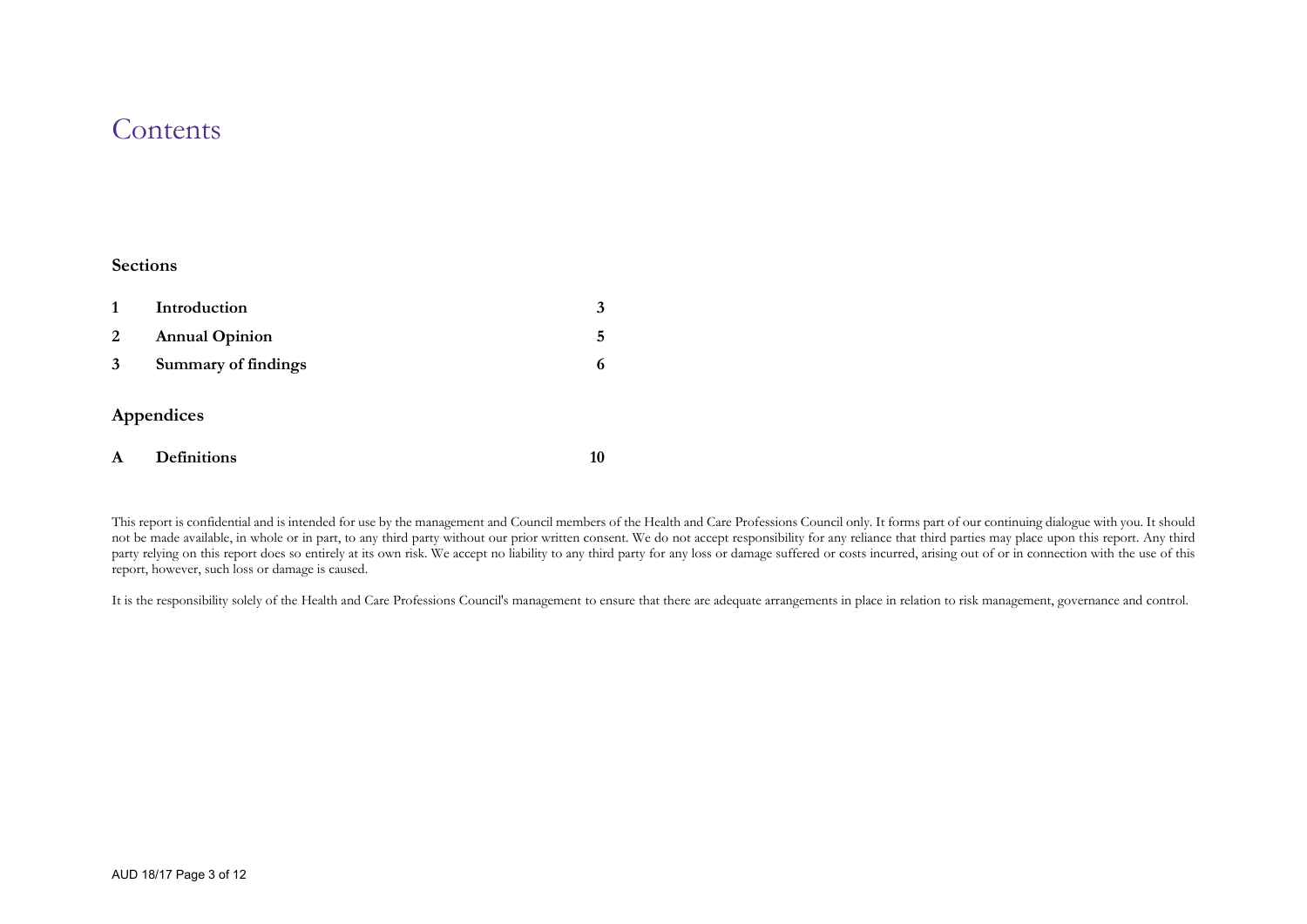## **Introduction**

#### 1.1 Introduction

Grant Thornton UK LLP is the appointed Internal Auditor to the Health and Care Professions Council (HCPC) for the period 1 April 2016 to 31 March 2017.

This report summarises our work during the year, together with our internal audit opinion and supporting commentary.

#### 1.2 Responsibilities

It is the responsibility of HCPC to ensure that it has adequate and effective risk management, control and governance processes.

In fulfilling its responsibilities, the HCPC is responsible for determining the nature and extent of the significant risks it is willing to take in achieving its strategic objectives. The HCPC should maintain sound risk management and internal control systems and should establish formal and transparent arrangements for considering how they should apply the corporate reporting and risk management and internal control principles and for maintaining an appropriate relationship with the organisation's auditors.

Our role as internal auditor to the HCPC is to provide an independent opinion to the Audit Committee on risk management, control and governance processes, by undertaking a programme of work that we are directed to undertake by the Audit Committee.

#### 1.3 Internal audit approach

#### Internal audit plan

The internal audit plan for 2016-17 was approved under the direction of the Audit Committee and was informed by soundings from the HCPC's Chief Executive, senior management and initial feedback from the Audit Committee.

The internal audit plan consisted of seven reviews:

- Whistleblowing review
- Partner recruitment review
- Non-FTP legal cost management review
- Registrations appeals review
- Recruitment and retention review
- Property management review
- Core financial controls Payroll review

#### Audit assignments

We have reviewed the control and activities established by the HCPC to manage the risks that it has identified to its business objectives as set out in the 2016-17 Annual Internal Audit Plan, approved by the Audit Committee on 16 June 2016.

This report is made solely in relation to those business areas and risks reviewed in the year and does not relate to any of the other operations of the HCPC. We adopted a risk based approach to our work which required us to: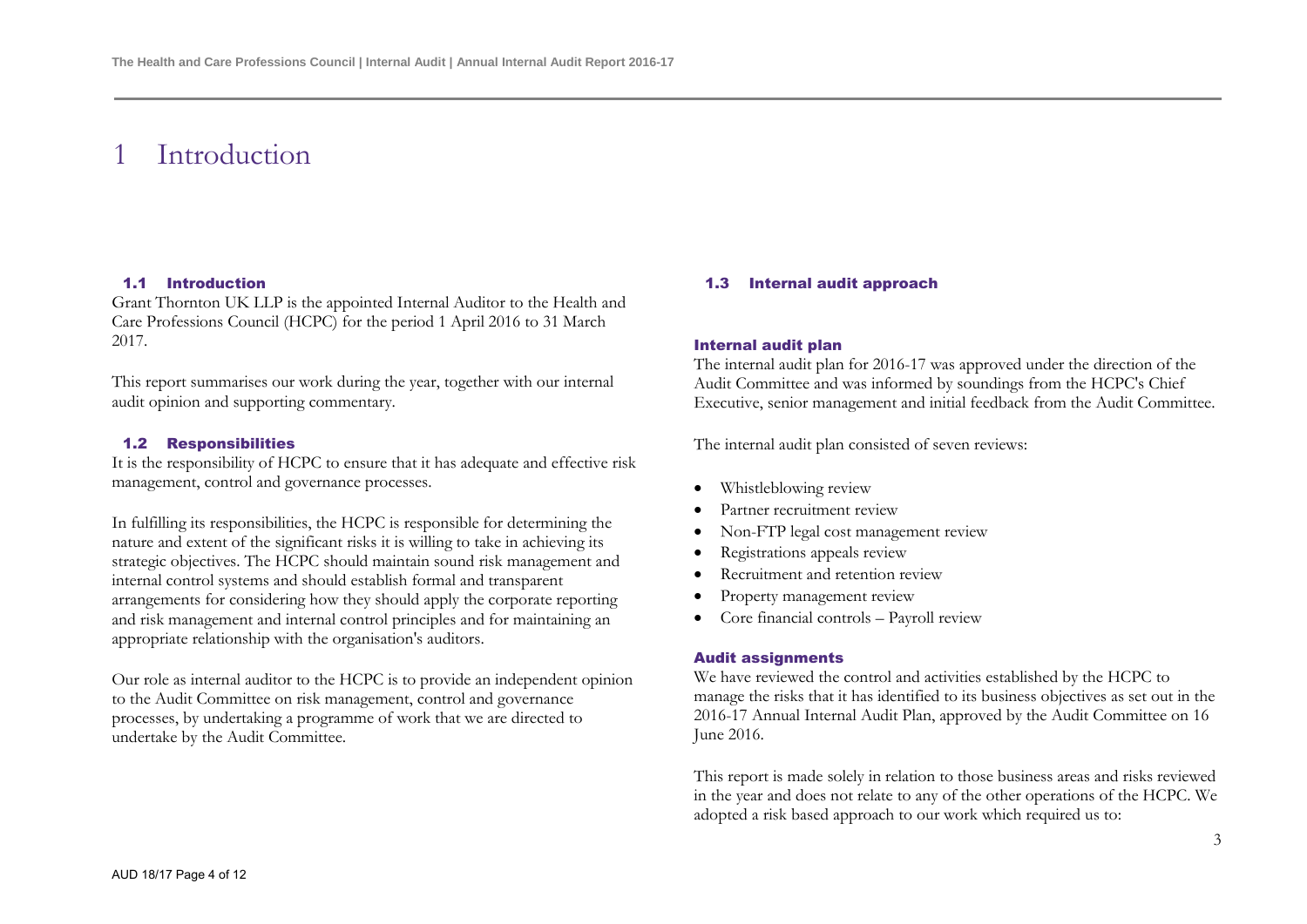- establish the controls and activities in place to address the key business risks in each area under review
- interview key staff to gain an understanding of the adequacy of controls and activities in place to manage the risks in each area under review
- review certain key documents to confirm the existence and operation of the controls and activities identified
- where applicable, perform tests to determine whether the controls and activities have operated as expected during the period.

Together these and other such procedures as we considered necessary, enabled us to evaluate whether the control policies and procedures were suitably designed to meet the risk objectives and whether these control policies were operating with sufficient effectiveness to provide reasonabl y , but not absolute, assurance that those risk management objectives were achieved during the period reviewed. Our opinion is based on the work scope of work we have carried out in 2016 -17. Our opinion should not be taken to mean that all transactions have been properly authorised and processed.

In common with most organisations, the control environment at the HCPC depends on the competence of its staff and compliance with procedures. Changes in staff, staff absences and, in extreme cases, collusion and/or deliberate actions by key individuals can corrupt it. The day -to -day maintenance of the control environment, therefore, depends on management control and supervision.

#### Acknowledgements

We would like to take this opportunity to thank the members of the Audit Committee, HCPC's management and staff for their assistance and support during the course of the 2016 -17 financial year .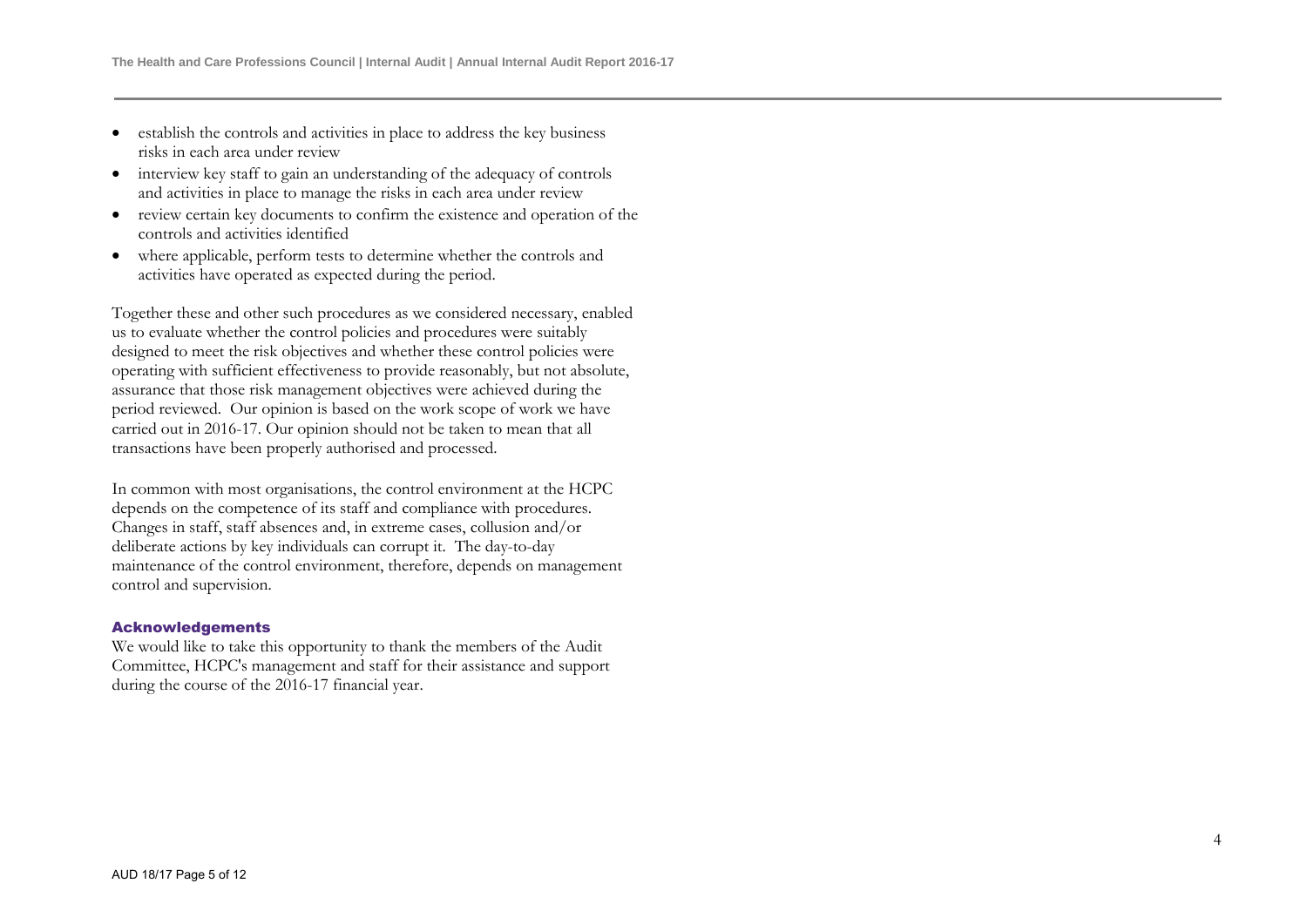## 2 Annual Opinion

#### 2.1 Overall assurance

As the internal auditor to HCPC, our work in 2016-17 was carried out in accordance with the Internal Audit Plan directed and approved by the Audit Committee. We have carried out seven reviews through our programme of work. Therefore the level of assurance we are able to provide is limited to these areas and does not cover the full operations of the HCPC.

In assessing the level of assurances to be given, we have taken into account:

- the extent to which the finally agreed internal audit plan has been completed – *this was 100% completed*
- any significant recommendations not accepted by management and the consequent risks - *there were none*
- any limitations which may have been placed on the scope of internal audit *there were none*
- the extent to which resource constraints may impinge on our ability to meet the full audit needs of the HCPC - *there were none.*

Control policies and procedures designed to address specified business objectives are subject to inherent limitations and, accordingly, errors may occur and not be detected.

In giving our opinion it should be noted that assurance can never be absolute. The most that we can provide to the HCPC is a reasonable assurance that there are no major weaknesses in the HCPC's risk management, control and governance processes in the areas where we have carried out work in 2016-17.

#### 2.2 Our opinion

We have carried out seven reviews in 2016-17. None of the audits highlighted any fundamental or significant issues in respect of risk, governance or control. However our work does not cover the full operations of the HCPC.

Based specifically on the scope of reviews undertaken and specific testing/evaluation we performed during 2016/17, we provide **'Substantial'**  assurance in respect of corporate governance, risk management and internal controls in the seven areas we have reviewed.

#### 2.3 Basis of conclusion

Our opinion is drawn from the specific reviews undertaken during the year. We have taken out of the nature and significance of the findings, the quality of the management action plans and progress we have seen from our work.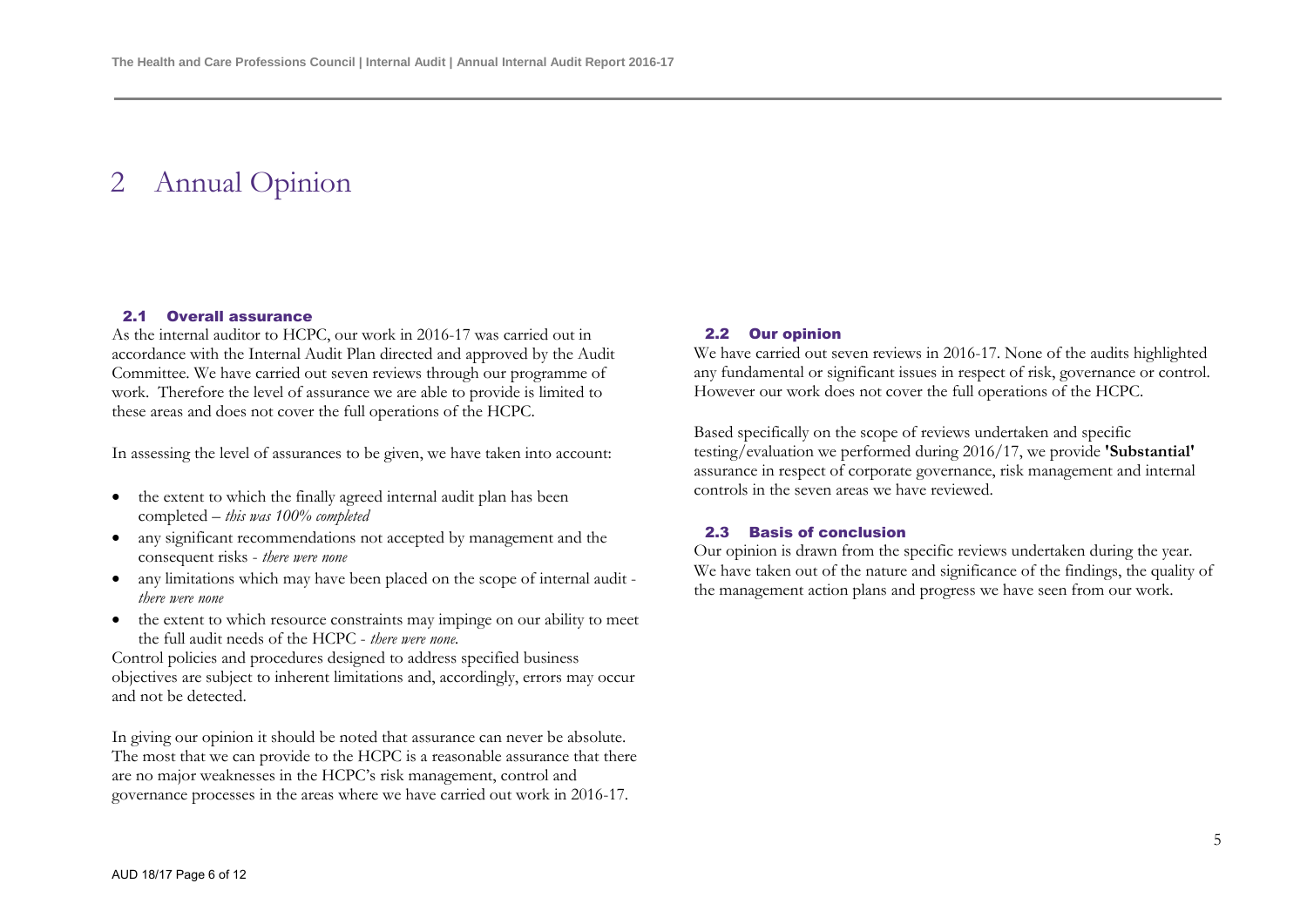# 3 Summary of findings

#### 3.1 Key themes and insights from our work

The internal audit plan had good coverage across a range of strategic, core business and financial risks. This included:

- key strategic risk areas such as management of partner recruitment audit and the Registration Appeals audit
- operating risk coverage included through the reviews of whistleblowing review, Non-FTP legal cost management review, recruitment and retention and property management
- financial systems reviewed through the payroll audit

#### **Governance and Risk Management**

Based on the reviews carried out we found that overall HCPC has good governance and risk management procedures in place. Each of the audit sponsors we spoke to during the audit planning and field work had a good level of understanding in respect of their departments and associated risks.

The Risk register is regularly updated by management and reviewed throughout the year in detail by the Audit Committee. We have observed during the Audit Committee that there is a reasonable level of challenge from the members which we see as good practice.

We have feedback to the Audit Committee in March 2017 that the risk register is very detailed beyond what we have typically seen at other regulators. The

Audit Committee confirmed they would review the level of detail in the risk register going forwards.

Management and the Audit Committee have both been involved in ensuring the focus of the internal audit plan aligns to HCPC's key strategic and operational risks. The internal audit plan and audit reports are discussed and debated at an appropriate level of detail by members and detailed questions have been asked which demonstrates good member engagement.

The HCPC are planning for a period of potentially significant change and it will be important for HCPC to ensure that it continues to exert the same level of challenge and engagement over its governance and risk management arrangements.

#### **Internal Control**

A good control environment will encompass three types of controls. A foundational control that prevents a risk from occurring (such as policy and procedures, access restrictions). A specific control if designed and operating as intended will ensure the preventative control is working well (such as approval and authorisation). And finally, a monitoring control that acts as a detective control, for example, management reporting or exception reports.

During our reviews, we looked to check whether we could identify the three types of controls for each risk area as detailed in each individual audit brief. Secondly, we looked to examine to what extent the identified controls were designed and operating effectively.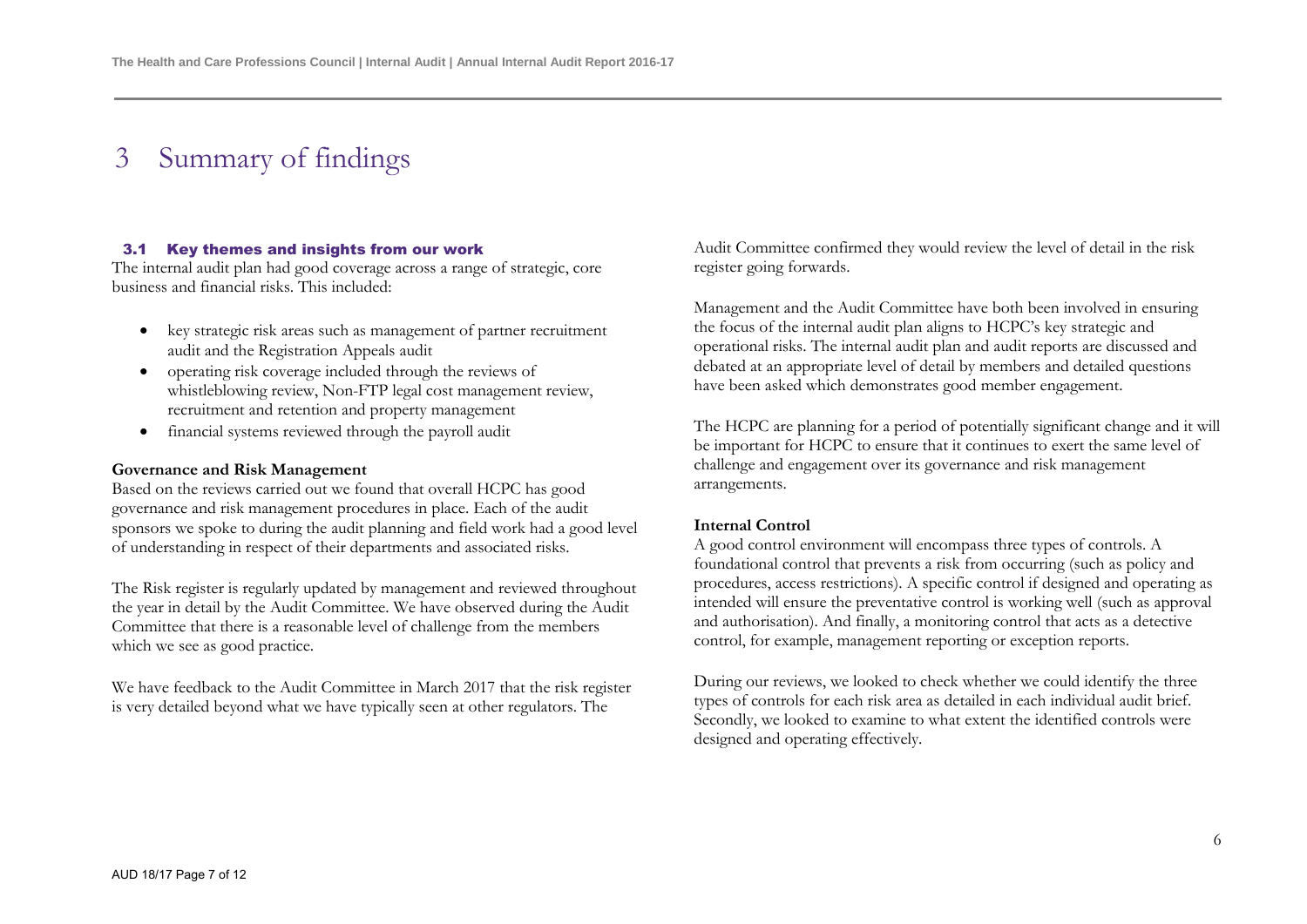|                                         |      | Rating                      |                             |              |
|-----------------------------------------|------|-----------------------------|-----------------------------|--------------|
| Review                                  | High | Medium                      | Low                         | Info<br>only |
| Whistleblowing review                   |      | $\mathfrak{D}$              | 1                           |              |
| Partner recruitment                     |      |                             | $\mathcal{D}_{\mathcal{L}}$ |              |
| Non-FTP legal cost<br>management review |      |                             | $\mathfrak{D}$              |              |
| Registrations appeals review            |      | 1                           | $\mathcal{D}_{\mathcal{L}}$ |              |
| Recruitment and Retention               |      |                             | 3                           |              |
| Property management                     |      |                             | $\mathcal{D}_{\mathcal{L}}$ |              |
| Core financial controls -<br>Payroll    |      | $\mathcal{D}_{\mathcal{L}}$ | 1                           | 1            |
| Total                                   |      | 6                           | 13                          |              |

Based on the reviews carried out we found that overall HCPC has good internal control arrangements in place, which is demonstrated by the low level of red rated findings during the year. For example, in the whistleblowing and registration appeals process, we found the policies and procedures are regularly reviewed and updated which helps to ensure that staff are aware of the procedures to be followed. In particular, we found the whistleblowing arrangements for employees consistent with good practice.

In respect of the other controls, there were no major themes around control design and operation. For example payroll calculations were incorrectly calculated by the Payroll Bureau, however, due to well-designed controls in place within the HR the errors were detected and controls and processes established with the Payroll Bureau to ensure that the errors are prevented from recurring.

Whilst the internal control environment is relatively robust, there are several areas of improvement as identified during the year. We have summarised the key audit findings in the table below.

## 3.2 Summary of audit findings and ratings

Table1: Summary of audit findings and ratings.

Table1 above summarises the number of audit findings and ratings for each review carried out in 2016-17. During the year management have accepted all recommendations and put into place agreed action plans to ensure all recommendations are implemented in a timely manner.

In this section, we have summarised the High and Medium findings from each of the reviews undertaken in 2016-17.

## **Whistleblowing review**

The objective of this review was to provide assurance to the Audit Committee that:

- in relation to HCPC's role as a prescribed person, reports by persons other than employees are appropriately responded to and in a consistent manner
- HCPC's whistleblowing arrangements for employees are consistent with good practice and that policies and procedures are being adhered to

Our audit has focussed on the design of whistleblowing arrangements only and not operational effectiveness

Overall we noted a number of good practices such as the Council has protocols to share information with other bodies such as the Care Quality Commission and Disclosure and Barring Service through Memorandum of Understanding documents. The internal whistleblowing arrangements were found to be adequate

Two medium findings were raised as follows:

- HCPC should ensure that a Prescribed Persons Policy is developed, approved and introduced within an agreed timescale. All employees, partners and Council and committee members should be made aware of the new policy so that the HCPC's role as a prescribed person is clear and understood.
- The Director of HR should review the draft policies for Employees, Partners and Council and committee members with policies we have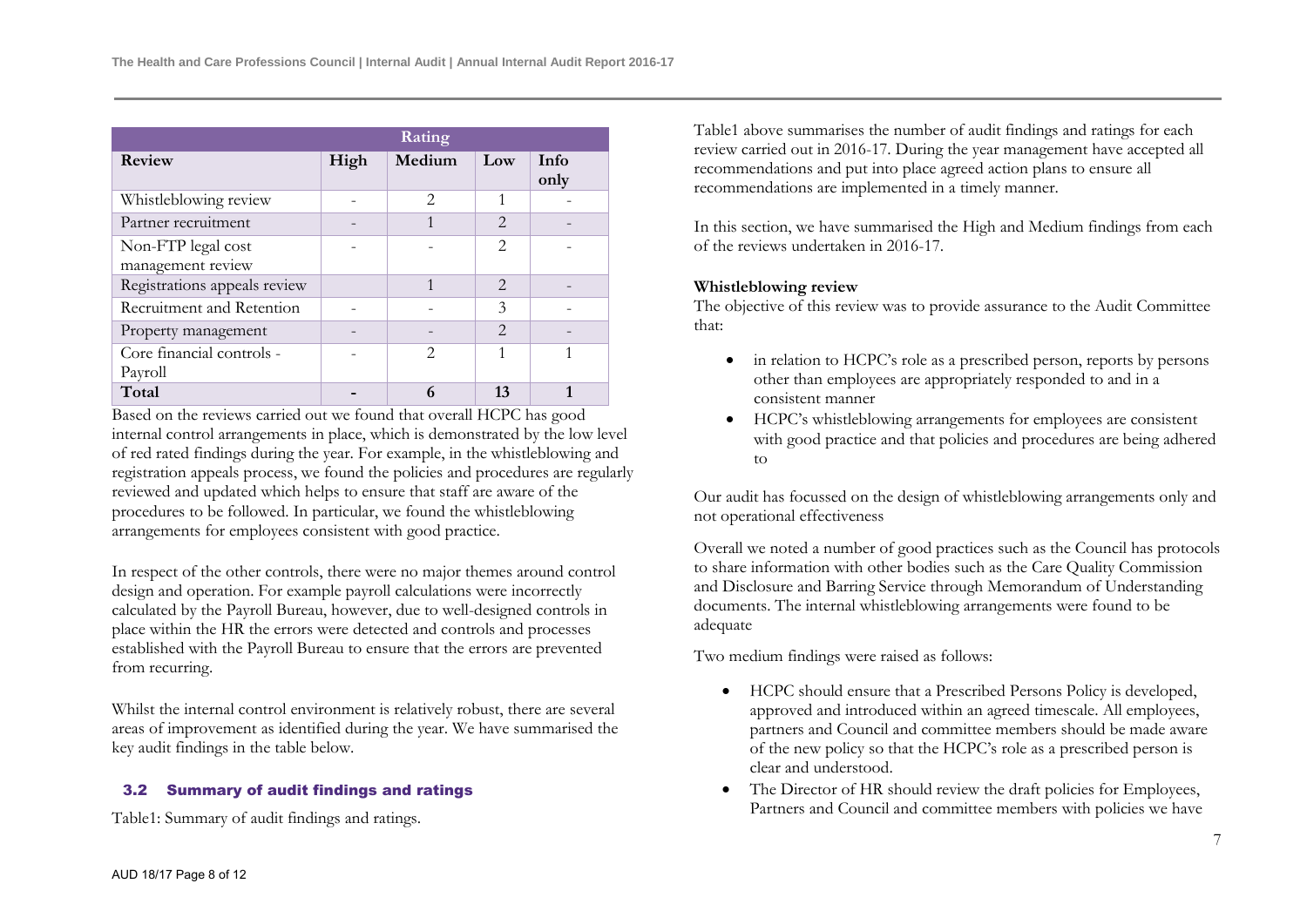seen we have we have seen elsewhere, such as; the Freedom to speak up, raising concerns (whistleblowing) policy for the NHS April 2016, Guidance for Employers and Code of Practice – Department for BIS, March 2015, Healthcare Regulator, NHS, April 2016, Guidance for Employers and Code of Practice – Department for BIS, March 2015, Healthcare Regulator, Economic Regulator, Human Resources example policy

## **Partner recruitment**

The scope of the review was to audit of the partner recruitment process, including how equality and diversity issues are dealt with. The objectives of the audit were to assess whether there is a robust and transparent process in place that can demonstrate that partners are recruited based on set requirements and that there are appropriate safeguards against the bias of partners with protected characteristics.

The objective of this review was to consider the following key areas:

- roles and responsibilities for managing relations with legal providers
- process for commissioning individual requirements
- the nature of the review and controls before a requirement is placed with a provider
- process to ensure there is adequate and specifically defined requirement to ensure actual delivery and costs can be controlled

Our audit concluded that the HCPC has robust and transparent processes in place for Partner recruitment. Our testing identified that recruitment procedures were complied with including appropriate safeguards against bias against Partners with protected characteristics. This included three registered disabled candidates who applied for the positions. We found two exceptions (one Medium and one low). The medium rating related to the accuracy of record keeping of partners, where procedures were not complied with and inputting errors were identified mist notably an out of date UK passport.

## **Non-FTP legal cost management**

As part of our 2016-17 Internal Audit Plan, it was agreed with the Audit Committee and Management that Internal Audit would review the processes for commissioning legal advice on matters other than case preparation and presentation within the Health and Care Professions Council ('HCPC'). Fitness to Practise case preparation and presentation is undertaken for HCPC by Kingsley Napley LLP (KN) who were appointed in 2014 following an OJEU tender. The commissioning of KN's work was outside the scope of this audit.

Overall, it was evident during our review that the policies, procedures and controls surrounding the commissioning of non-case preparation and presentation legal services at the HCPC were in the main well designed. We found two low rated findings only.

## **Registrations appeals**

The objective of the audit was to assess whether there is a robust and transparent process in place for appeals and that they are being undertaken in accordance with the published process and timetable. The HCPC in exercising its function is the protection of the public. To do this, HCPC maintain a register of health and care professionals who meet their standards for training, professional skills, behaviour and health. As of 31 March 2016, the HCPC regulated c.341,000 individuals, known as registrants, from the 16 professions they regulate.

We identified three areas for improvement, of which one was rated as 'medium' relating to the lack of verification of employer references provided by the appellant as part of their appeal.

## **Review of Property Management – Tribunal suite**

The objective and scope of the review was to undertake a high level review of the FtP planning and scheduling processes (both space scheduling and staff planning processes) and how it ensures efficient use of the capacity at 405 Kennington Road, including the use and reporting of service standards and management information. In addition, to assess how cancellations and rescheduling are managed and minimised to ensure that there is a consistent and adequate utilisation of the available space. We also assessed the quality and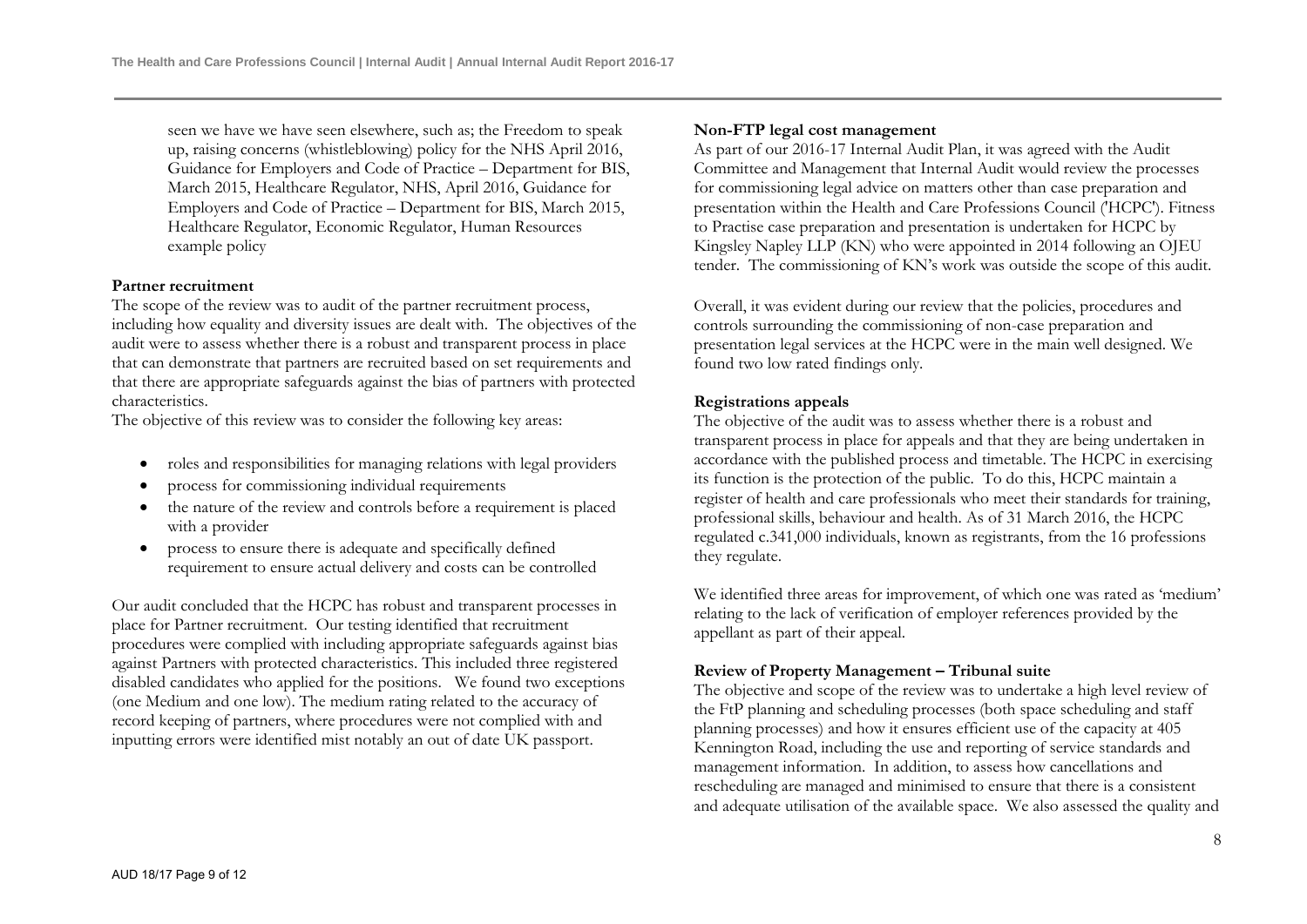upkeep of the space, through feedback from key users and staff to gauge whether the space is available in the right condition at the right time for FtP tribunals (including access to required facilities and IT requirements).

The planning process was found to be robust. Whilst the scheduling approach was not particularly sophisticated (being undertaken in MS Outlook) the process worked and was fully understood by all necessary staff. We understood that management was in the process of potentially procuring a new Case Management System within the next two to three years and a scheduling tool which would form part of any new system procured. Management information and service standards on the utilisation of the building was found to be in place, fit for purpose and reported to Council on a quarterly basis. Whilst these simply state the overall level of utilisation based on frequency (rather than on a room by room or occupancy basis) we consider that this is appropriate. The utilisation at the time of our field work was reported as 89%.

#### **Core financial controls – Payroll review**

The review focused on an audit of the new payroll system – Core HR system. The Core HR system was adopted in December 2016 and payroll is processed by an outsourced payroll provider Core Computer Consultants Limited (Payroll Bureau). The objective of the review was to assess the adequacy of processes, procedures and controls in place post implementation and to ensure payroll is being processed accurately.

Overall the payroll controls were adequately designed and found to be operating effectively. However, we found three findings including one point that merited management's attention (information only). Of the three findings, two were medium rated findings and one of a low rated finding.

The first medium rated finding related to the absence of service standards within the service level agreement between HCPC and the Payroll Bureau. We would expect a set of robust service standards to be in place to ensure HCPC can measure and monitor the service performance of the payroll provider going forwards.

The second medium finding related to no evidence being retained by the Director of Finance and the Director of HR that they had reviewed the monthly Gross to Net report for completeness and accuracy before authorising for the final monthly salary payment to be made to staff.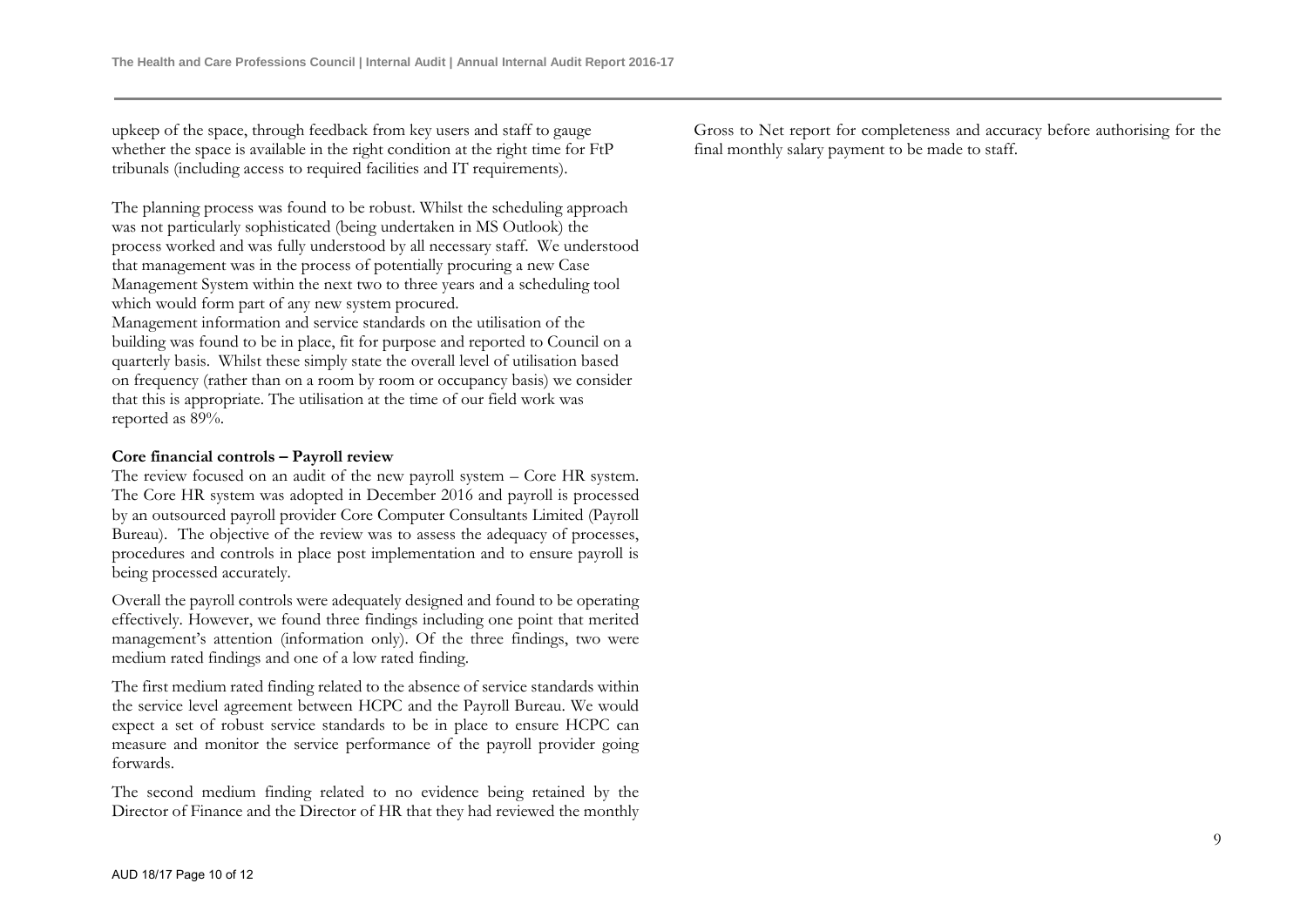# A Definitions

## Assurance Levels

| Full        | Overall, we have concluded that, in the areas examined, the risk management activities and controls are suitably designed, and were operating with        |  |  |
|-------------|-----------------------------------------------------------------------------------------------------------------------------------------------------------|--|--|
|             | sufficient effectiveness, to provide reasonable assurance that the control environment was effectively managed during the period under review.            |  |  |
| Substantial | Overall, we have concluded that, except for the specific weaknesses identified by our audit, in the areas examined, the risk management activities and    |  |  |
|             | controls are suitably designed, and were operating with sufficient effectiveness, to provide reasonable assurance that the control environment was        |  |  |
|             | effectively managed during the period under review.                                                                                                       |  |  |
| Limited     | Overall, we have concluded that, in the areas examined, the risk management activities and controls are not suitably designed, or were not operating with |  |  |
|             | sufficient effectiveness, to provide reasonable assurance that the control environment was effectively managed during the period under review.            |  |  |
| None        | Overall, we have not been able to form an opinion on whether the internal controls examined have been designed, or are operating sufficiently, to ensure  |  |  |
|             | that the control environment was effectively managed during the period under review.                                                                      |  |  |

## Audit issue rating

Within each report, every audit issue is given a rating. This is summarised in the table below.

| Rating      | <b>Description</b>                                                                                                                                                               | <b>Features</b>                                                                                                                                                                                                                                                       |
|-------------|----------------------------------------------------------------------------------------------------------------------------------------------------------------------------------|-----------------------------------------------------------------------------------------------------------------------------------------------------------------------------------------------------------------------------------------------------------------------|
| High        | Findings that are fundamental to the<br>management of risk in the business area,<br>representing a weakness in control that<br>requires the immediate attention of<br>management | Key control not designed or operating effectively<br>Potential for fraud identified<br>Non-compliance with key procedures/standards<br>Non-compliance with regulation                                                                                                 |
| Medium      | Important findings that are to be resolved by<br>line management.                                                                                                                | Impact is contained within the department and compensating controls would detect errors<br>Possibility for fraud exists<br>Control failures identified but not in key controls<br>Non-compliance with procedures/standards (but not resulting in key control failure) |
| Low         | Findings that identify non-compliance with<br>established procedures.                                                                                                            | Minor control weakness<br>Minor non-compliance with procedures/standards                                                                                                                                                                                              |
| Improvement | Items requiring no action but which may be<br>of interest to management or best practice<br>advice                                                                               | Information for department management<br>Control operating but not necessarily in accordance with best practice                                                                                                                                                       |